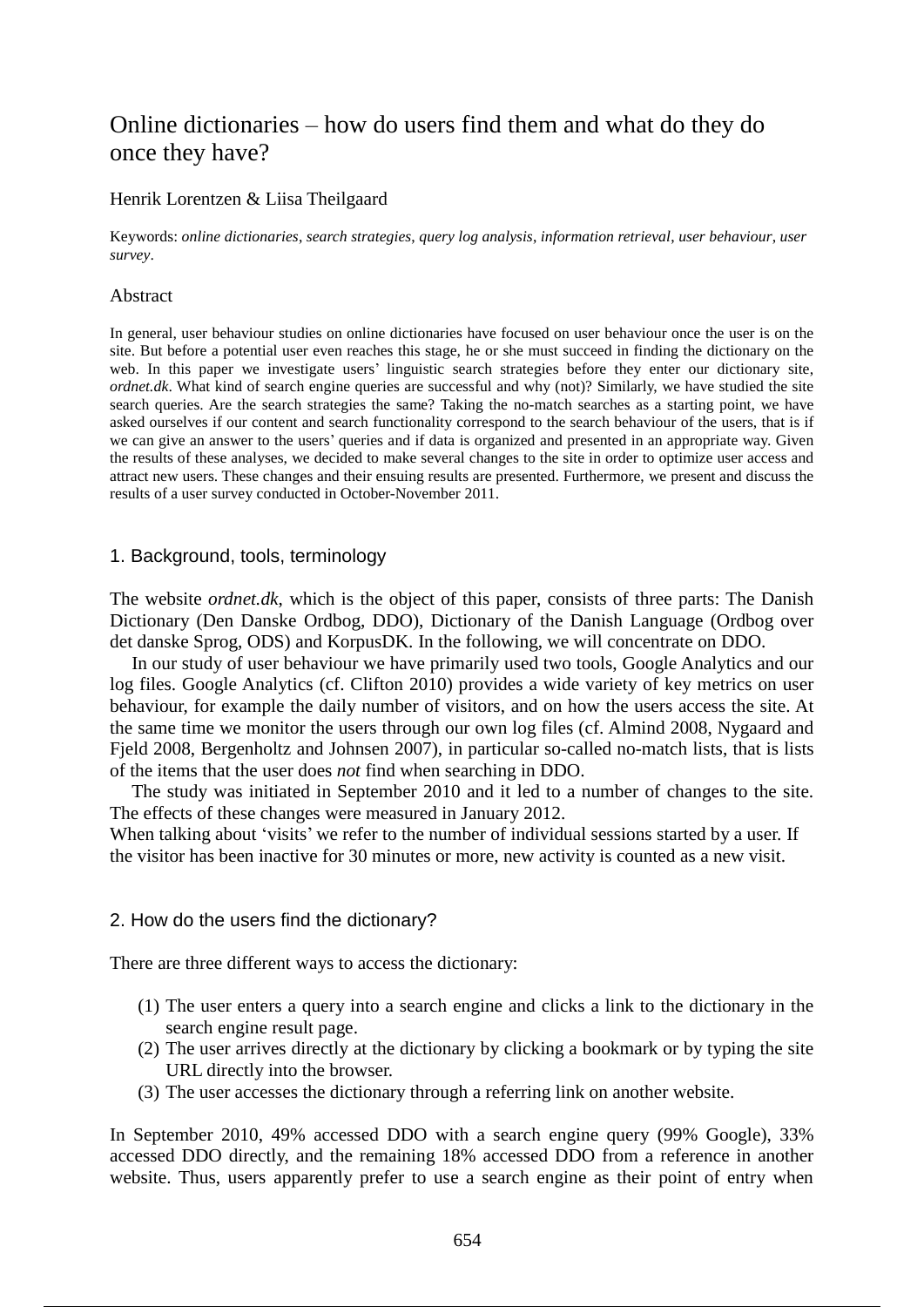looking for linguistic information, which in turn makes it very important to appear as a search result in Google, preferably on the first result page, to ensure that a potential user becomes aware of the dictionary.

### 3. How do the users search in a search engine?

In order to study the users' behaviour in a search engine, we have examined all search terms entered by the users in September 2010 which resulted in a visit. We have no access to search engine search logs, so we have no data to study potential search terms not resulting in a visit.

Firstly, we looked at the number of words in every unique search term, a word being a string without white spaces. It appears that 60% of the users wrote one word, 23% two words and 17% three or more words, meaning that about 40% search terms contain more than one word. The average query length is 1.69 words, and the maximum number of words is 33.

Secondly, we have grouped all search terms into three categories: (1) meta words (e.g. *Danish dictionary*, *ordnet.dk*), (2) linguistic phrases (a dictionary word or expression, e.g. *insinuate*, *to be kicked upstairs*) or (3) a combination of the two (e.g. *nonchalant meaning*, i.e. the user is looking for the sense of the word *nonchalant*) (see Table 1; for ease of understanding, all examples are given in English despite the actual data being in Danish):

|                      | Number<br>οf<br>search<br>terms | Search<br>terms<br>in $%$ | <b>Number</b><br>of visits | <b>Visits</b><br>in $%$ | Pageviews<br>per visit | Pageviews<br>in $%$ | Examples                             |
|----------------------|---------------------------------|---------------------------|----------------------------|-------------------------|------------------------|---------------------|--------------------------------------|
| Meta word            | 1,160                           | 25%                       | 28,355                     | 64%                     | 47,125                 | 30%                 | ordnet.dk, Danish<br>dictionary, ddo |
| Linguistic<br>phrase | 2,220                           | 48%                       | 13,290                     | 30%                     | 104.400                | 66%                 | dissolve, today to day               |
| Combination          | 1,251                           | 27%                       | 2,780                      | 6%                      | 7,250                  | 5%                  | nonchalant meaning,<br>cheat synonym |
| Total                | 4,631                           | 100%                      | 44,425                     | 100%                    | 158,775                | 100%                |                                      |

**Table 1.** Distribution of search terms from a search engine in September 2010.

The 4,631 different search terms have resulted in 44,425 visits, that is an average of 10 visits per search term. However, the five most effective search terms *dictionary*, *Danish dictionary*, *The Danish Dictionary*, *ordnet* and *ordnet.dk* account for as much as 39% of all visits, and altogether, the most successful search terms are meta words, which in turn has to do with the type of pages the web crawlers were allowed to index. In contrast, linguistic search terms generate far more pageviews per visit (66%) than meta word search terms do (30%).

For fear of insufficient server capacity it was initially decided only to allow indexation of the front page, help pages and other material about the dictionary, that is about 25 pages from DDO and about 65 pages altogether in *ordnet.dk*. Accordingly, no dictionary entry pages were indexed automatically, except for a few in cases where other websites had linked to a particular dictionary entry page. But this is at odds with the users' actual search behaviour – where linguistic phrases account for 48% of the search terms and 66% of the pageviews per visit – so there is a huge user potential in allowing for linguistic phrases to turn up in a search engine result.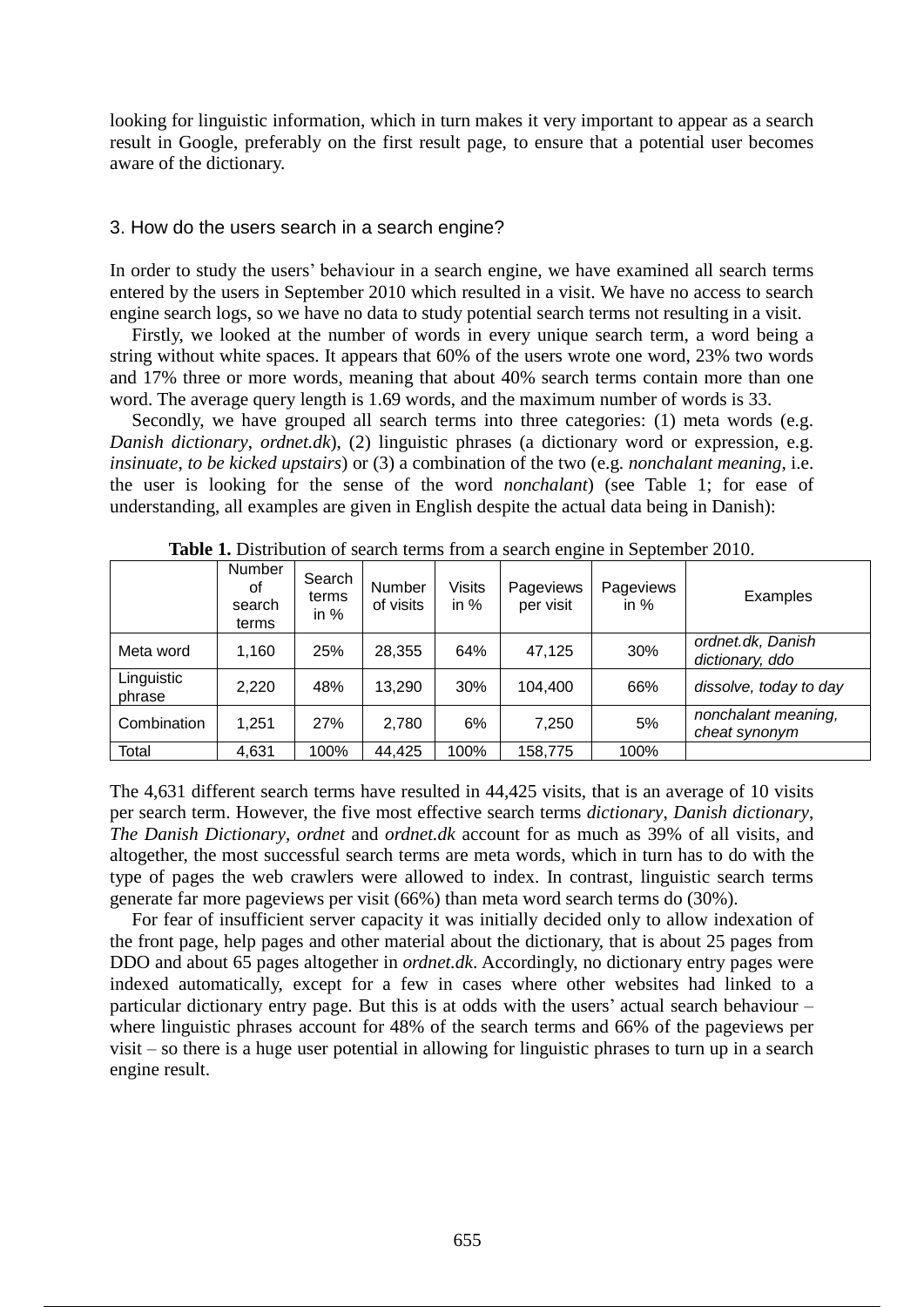#### 4. How does the user search in the search box?

When we compare the users' behaviour in a search engine to their behaviour once they have accessed DDO and use the site search box, the picture looks quite different.

For this part of the study, we have used data from March 2011 since the logging of search terms from the search box was not yet switched on in Google Analytics in September 2010. Here, it appears that 96% of users search for just one word while 2.4% search for two words and 1.6% for three or more words. Compared to the 60% one-word searches in a search engine, it is obvious that the user behaves differently when using the site search box.

The sheer number of different search terms (194,660) rules out a quantitative treatment and a systematic classification, but a quick glance through the search terms shows that the vast majority of users search for a linguistic phrase. Wild cards as well as meta searches and combined searches are hardly ever used. Clearly, the user conceives the site search box as a dictionary look-up function as it is generally used in electronic dictionaries as opposed to other websites where it is used for full text search on the whole site.

#### 5. What does the user not find?

Using our log files, we have examined all registered site search terms in September 2010, 20.6% of which gave no result. This number is relatively low compared to two earlier studies of Scandinavian online dictionaries: 31% (Nygaard and Fjeld 2008: 59) and 41% (Hult 2008: 78). In their study of a dictionary between Sesotho sa Leboa and English, de Schryver and Joffe (2004: 191) reported success rates from 67 to 75%, allowing us to assume that 25 to 33% of searches gave no match.

Secondly, we have analyzed and categorized the 1,000 most frequent unsuccessful search terms into a number of types. The 1,000 search terms represent 12.6% of all unsuccessful search terms. A given search term may occur in more than one category, for example both as a spelling error and as an inflectional form. The most frequent type of unsuccessful search terms was spelling and typing errors (30%) and the second-most frequent was inflectional forms (20%). We were surprised that so many inflectional forms were searched for. One possible explanation is that we offer an open-search function which allows the user to look up any word form on a web page by highlighting it and then right-clicking it to look it up directly in the dictionary.

Other types of unsuccessful search terms are (in declining order) foreign words, proper nouns, compounds, new words, multi-word expressions, abbreviations and derivatives – types which indicate what users look for in vain and what we should consider providing a wider coverage of in DDO.

#### 6. Changes

With these results in mind, we decided to make a number of changes to the website. Above all, we wanted to improve our visibility in search engine results, so we allowed web crawlers to index all individual dictionary entry pages, so that instead of fewer than 100 indexed pages, the total number of indexed pages amounts to approx. 100,000 pages for DDO and 350,000 for *ordnet.dk* as a whole.

Secondly, something had to be done about the large number of inflectional forms. Consequently, we have added the present participle of verbs, which is often used as an adjective, but in DDO it is generally treated in the entry for the verb. Similarly, the genitive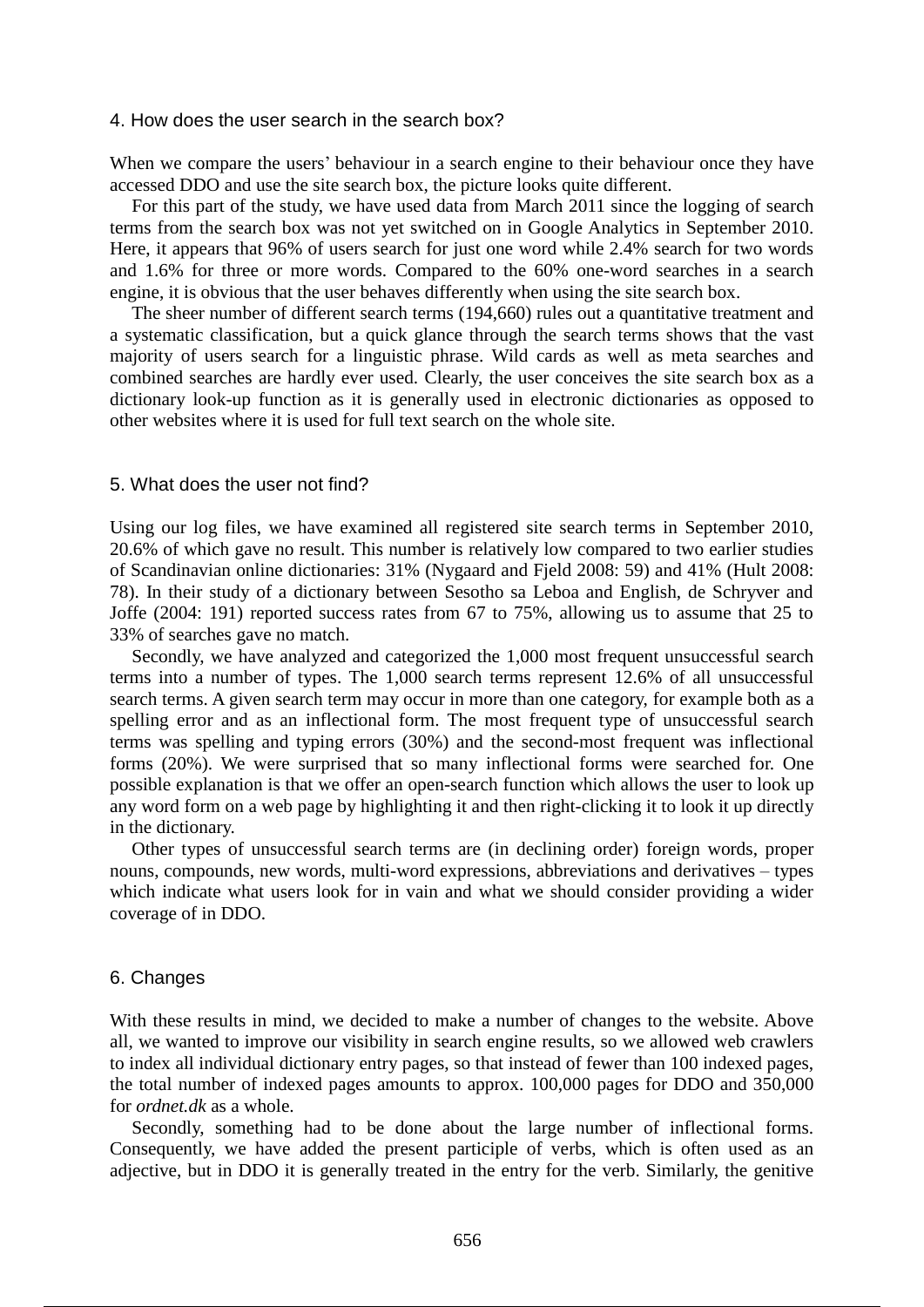forms of all nouns have been added. Finally, the results of the latter function is now also displayed in the more prominent middle section of the page (and not only under the search box in the right-hand sidebar) in order to attract the user's attention to the suggestions presented when a search renders no match.

# 7. Results

The indexation of all dictionary entry pages has had a remarkable effect. The number of daily visits has increased from approx. 3,000 in September 2010 to approx. 19,600 in January 2012, and the curve shows no signs of flattening off. Obviously, this impact is also reflected in the distribution of the users' path to the dictionary. In September 2010, 49% of the visits came from a search engine whereas in January 2012 it was 84%. Through this indexation we are now visible where users look for information (even linguistic), that is in the search engines, mainly Google. Not only new visitors (84%) access our site through a search engine, even 84% of the returning users use a search engine as their point of entry. And quite often we now figure on the first result page (with ten results): The average position of the top 1,000 daily queries resulting in a click to our web site in January 2012 was 2.4. Add to this that the users are now referred directly to the answer in the form of a dictionary entry page rather than the front page.

The number of new users has also increased from 31,190 (34%) in September 2010 to 221,800 (36%) new visitors in January 2012. Thus, we have succeeded in attracting more new visitors as well as turning many of them into returning visitors.

An analysis of the search terms leading users to the dictionary through a search engine in January 2012 shows 'the long tail' distribution; eleven times as many users access the dictionary through a search result compared to September 2010, but at the same time the number of successful search terms is almost 27 times as high, that is 123,175 compared to 4,631 in September 2010. To illustrate this, 2,530 of the search terms in September 2010 or 55% resulted in one visit whereas in January 2012, 84,773 of the search terms or 69% resulted in one visit. This can be attributed to the indexation of all dictionary entry pages which increases the chance of a match with a much larger variety of search terms. A similar observation can be made in the distribution of the types of search terms: before it was primarily meta search terms like *dictionary* that were successful, but now users are much more likely to get a match with linguistic phrase search terms because the headword is part of the title of the dictionary entry pages. All in all, the indexation of the dictionary pages has been the single most decisive factor in terms of matching the users' search behaviour: they search for linguistic information through a search engine and they often use actual dictionary words in their search terms.

The addition of inflectional forms has also proven successful. Out of the 1,000 most frequent unsuccessful search terms from September 2010, all inflectional forms except two can now be dealt with, either thanks to the added inflectional forms or through the 'did you mean' function. And when it comes to spelling and typing errors, the search algorithm is often able to suggest the intended word. Furthermore, we refer to ODS (a large historical dictionary with 225,000 entries) if there is no match in DDO. This means that out of the 1,000 most frequent unsuccessful searches from September 2010, we can now handle 45%, 10% being referrals to ODS. Assuming that the result for the frequent searches can be transferred to all unsuccessful searches, we are able to deal with 45% or almost half of the 20.6% unsuccessful searches, meaning that only about 10% of all searches cannot be dealt with – and this we find to be a very satisfactory result.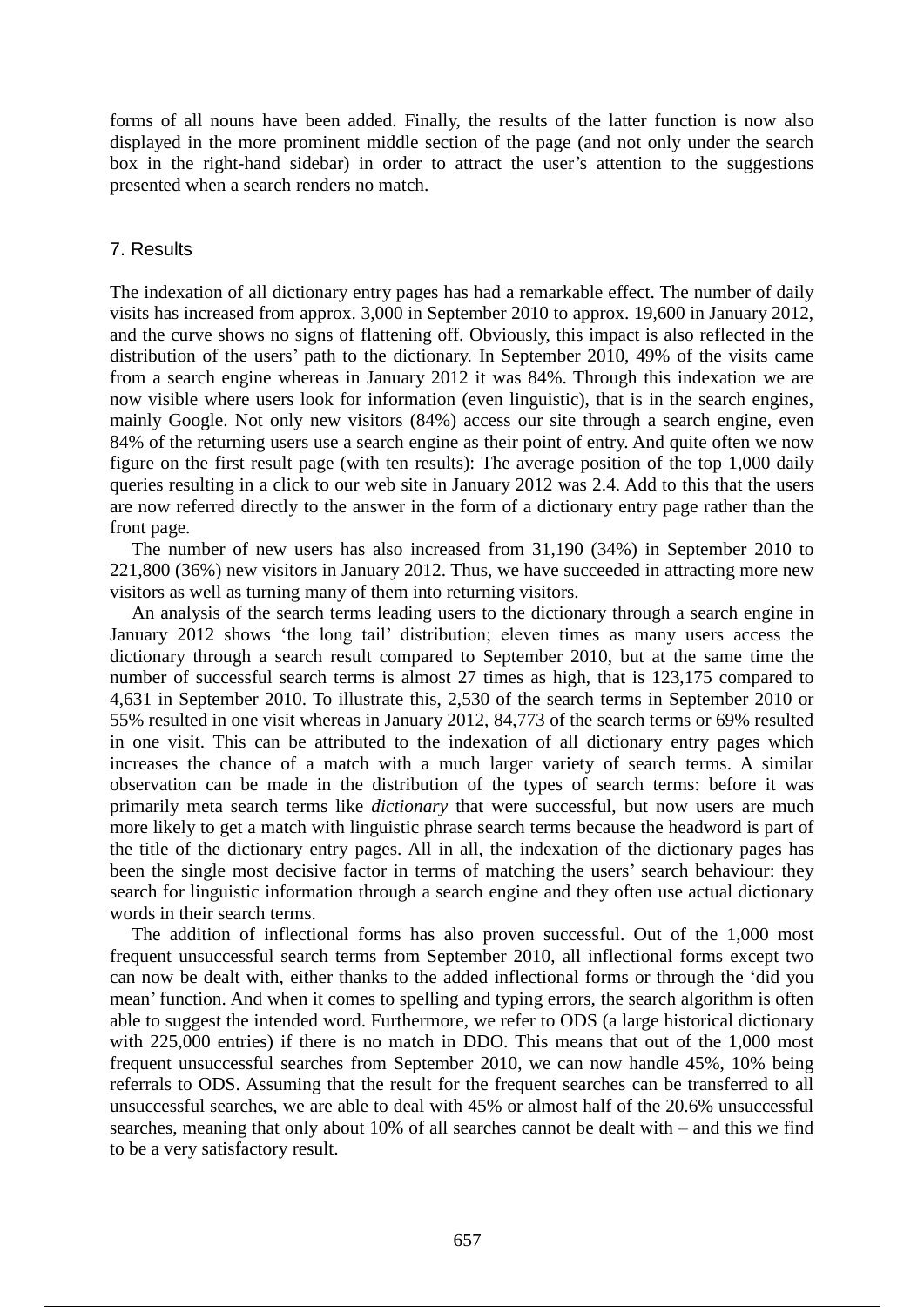#### 8. User survey

In order to substantiate the previous study and to understand our users better, we decided to conduct an online user survey. The survey was posted on 20 October 2011 and was carried out until 12 November when we reached 1,082 completed questionnaires. It was a voluntary survey; users were asked to participate by clicking a banner link on the entry page ordnet.dk/ddo or on any search results page above the site search box.

The survey contains questions about the user (age, gender, education, knowledge of site), use (frequency, situation, information type and success rate), evaluation (quality, usability, intelligibility) and finally an option to give praise and complain in plain text. The survey was designed and carried out by an intern from the University of Copenhagen using SurveyXact developed by Rambøll Management Consulting (www.surveyxact.com).

The online survey was supplemented by a qualitative part in which oral protocols were made for ten informants. They were asked to perform six tasks while 'thinking aloud', thus allowing the conductor of the experiment to log what they were doing and saying. This part was followed by an interview where the informant and the interviewer discussed the tasks and DDO in general.

## 9. Results of the online survey

The data showed an even distribution of males (541) and females (541) at an average age of 37.4 years across a wide age span, which implies that our target group is very broad. The respondents were distributed among the following age groups: 0-19 yrs. 17.5%, 20-39 yrs.  $39.6\%$ ,  $40-59$  yrs.  $30.1\%$  and finally  $60+$  yrs.  $12.8\%$  When it comes to educational level, respondents aged 25 and over belong to the well-educated part of the population: 52% with a university-level education, whereas almost every respondent aged under 25 was still at school or college.

Being voluntary, the survey is more likely to attract respondents who are frequent users, more interested, informed or concerned about our site and thus have stronger or more extreme viewpoints. And accordingly, our data revealed that only 8% of the respondents were new visitors compared to 36% new visitors in our Google Analytics data. The remaining 92% returning visitors turned out to be frequent users indeed: 44.3% use DDO several times a week, 30.9% daily, 13.3% several times a month and 6.0% once a month or less, and finally 5.5% once a week.

The respondents use our dictionary at work or in school, but astonishingly many use it at home as well. This holds especially for our first-time users (see Table 2; 'use this visit' means 'for what purpose are you using the dictionary now').

|                     | <b>Frequent users</b> | Frequent users | New users      |  |  |  |  |  |
|---------------------|-----------------------|----------------|----------------|--|--|--|--|--|
|                     | use in general        | use this visit | use this visit |  |  |  |  |  |
| At work             | 37.0%                 | 35.3%          | 19.8%          |  |  |  |  |  |
| At home/spare time  | 30.2%                 | 34.8%          | 35.8%          |  |  |  |  |  |
| In school/education | 27.6%                 | 24.8%          | 25.9%          |  |  |  |  |  |
| Other               | 5.3%                  | 5.1%           | 18.5%          |  |  |  |  |  |

**Table 2.** Respondents' use.

What do users look up, and why? It is no surprise that a need for knowledge about meaning and use as well as about spelling is reported as a frequent motive for using the dictionary. Etymology is also a popular information type for both frequent and new users whereas the existence of a word, fixed expressions, and inflection seem to appeal more to frequent than to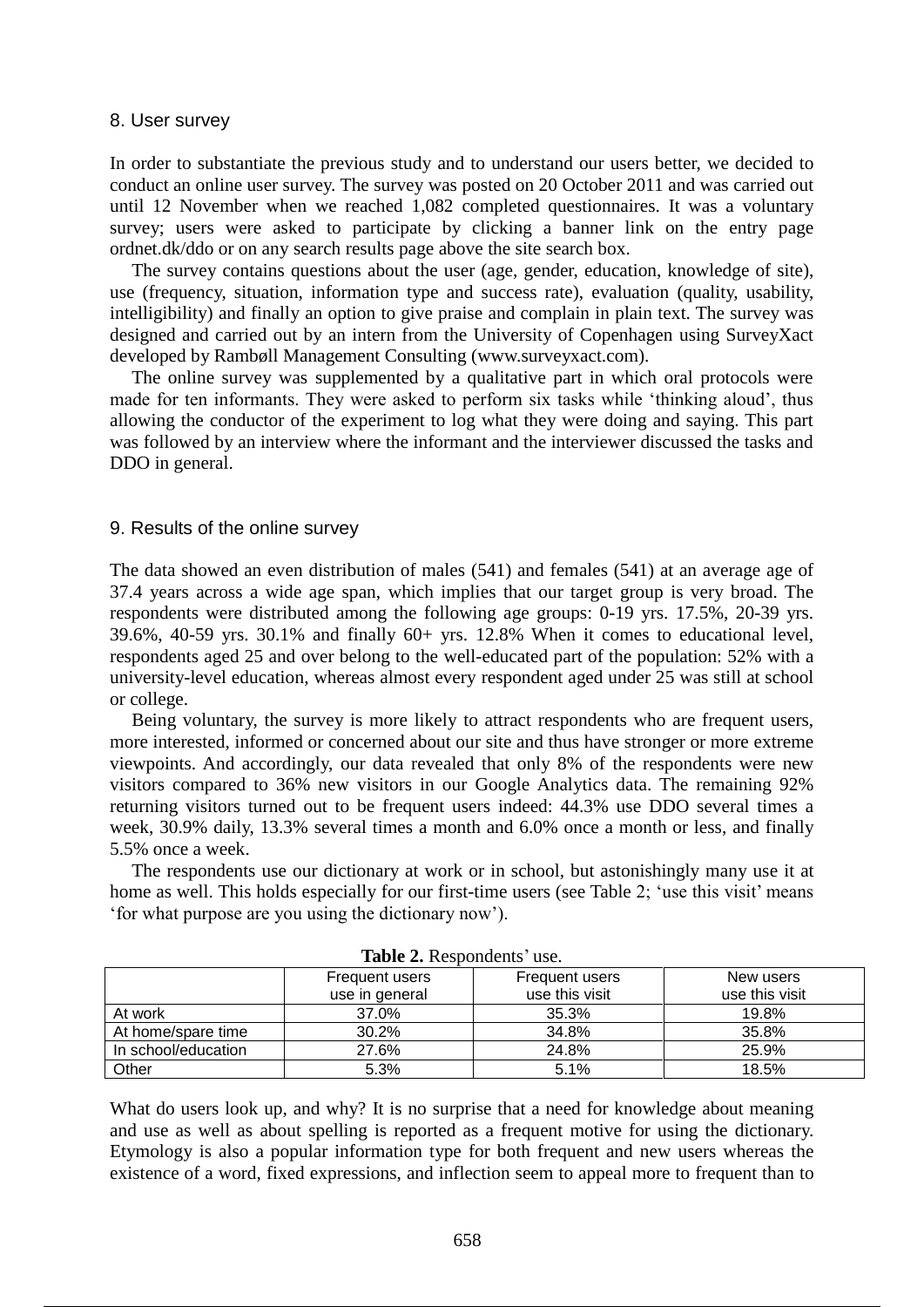new users. The latter category reports a surprisingly great interest in 'other things' which may stem from the fact that they are new to the site (see Table 3).

| <b>THOICE, HILDIHAGION CAPED TOOKCH WP.</b> |                |                |                |  |  |  |  |  |
|---------------------------------------------|----------------|----------------|----------------|--|--|--|--|--|
|                                             | Frequent users | Frequent users | New users      |  |  |  |  |  |
|                                             | use in general | use this visit | use this visit |  |  |  |  |  |
| Meaning and use                             | 84.9%          | 69.1%          | 41.5%          |  |  |  |  |  |
| Spelling                                    | 41.9%          | 26.5%          | 28.0%          |  |  |  |  |  |
| Idiom or fixed expression                   | 29.1%          | 15.8%          | 6.1%           |  |  |  |  |  |
| Whether a word exists                       | 27.3%          | 17.2%          | 9.8%           |  |  |  |  |  |
| Inflection                                  | 26.1%          | 17.0%          | 7.3%           |  |  |  |  |  |
| Etymology                                   | 24.9%          | 15.2%          | 14.6%          |  |  |  |  |  |
| Part of speech                              | 9.8%           | 6.5%           | 3.7%           |  |  |  |  |  |
| Pronunciation                               | 9.4%           | 7.3%           | 6.1%           |  |  |  |  |  |
| Other                                       | 4.4%           | 8.2%           | 24.4%          |  |  |  |  |  |
| Language tips                               | 2.8%           | 1.8%           | 0.0%           |  |  |  |  |  |

**Table 3.** Information types looked up.

The category 'other' as well as the final option to give praise or complain revealed valuable information regarding information types in demand. Many respondents were looking for synonyms and would like to find more synonyms, idioms and fixed expressions, usage examples, etymologies and a better coverage of LSP vocabulary and foreign words. As far as synonyms are concerned, we are currently working on a conceptual dictionary project (Lorentzen and Trap-Jensen 2011), the material of which will add a new dimension to our online dictionaries by making onomasiological searches possible.

### 10. Results of the qualitative survey

Whereas the online survey yields information about what the users report about their behaviour – an approach often regarded as methodologically uncertain (cf. Hatherall 1984, Tarp 2006) – the protocol and interview approach is more likely to shed light on actual user behaviour and shortcomings of the dictionary web site. Certain parts of the oral survey confirm results from the online survey, for instance the way users tend to find information on the web. When asked to find the DDO website, half of the informants started by using Google and another 30% used Google when the URL they typed did not lead to DDO. Mostly, the oral survey gives valuable information about the design and structure of the dictionary page. The informants were primarily faced with difficulties when asked to select the correct homograph (out of three) and to locate a fixed expression. Both results have encouraged us to facilitate the lookup process, partly by giving the list of fixed expressions a more prominent position in the search result, partly by adding a gloss to each homograph in order to make it easier for the user to select the right word.

# 11. Concluding remarks

We are thus able to draw several positive conclusions from our preliminary experiences with user studies and search engine optimization: Being a freely available non-profit dictionary site, we have experienced a remarkable success in allowing web crawlers to index all our pages so we can only encourage others to do so, provided you have the hardware capacity. The number of visitors to *ordnet.dk* has more than quintupled since we started this process in September 2010, and the number is still growing as of January 2012.

In this paper we have tried to combine the results of statistical analysis with a user survey